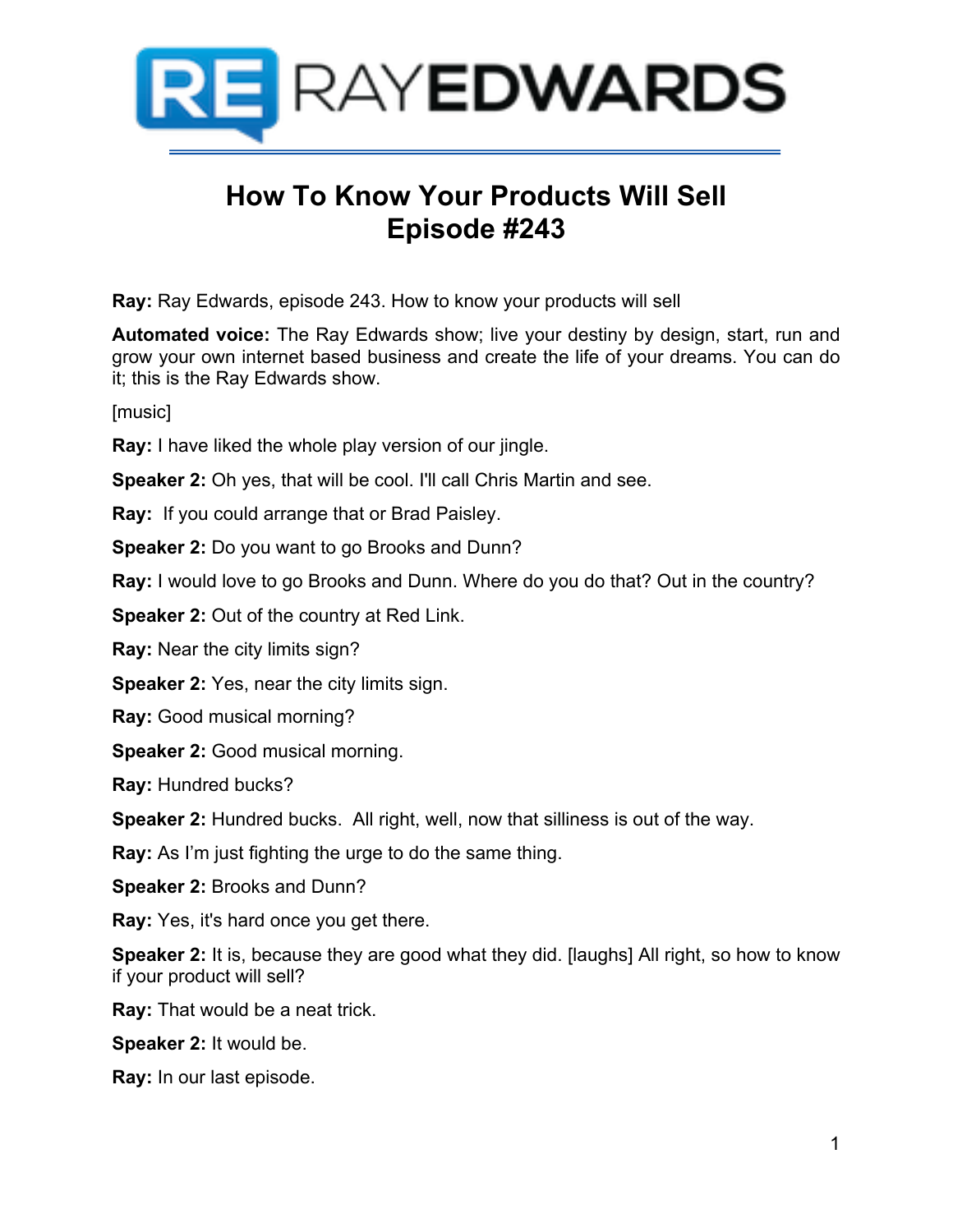**Automated voice:** Previously on the Ray Edwards show.

**Ray:** Last week's episode, we started with phase one of our five phases of business development. Phase one was the person, the problem and the pain. Phase two is, knowing whether or not your product will sell. We started on this subject last week when we talked about figuring out if you have people who have a problem that causes them pain, who have money and who are willing to spend it to solve the pain.

I think it's only fair when we get to the featured presentation part, we'll talk to the folks who say, "I've got a business already and I didn't do that." We'll talk to you about what you do about that. That's coming up in just a few moments so stay close.

**Automated voice:** Putting first things first and creating prosperity with purpose, this is spiritual foundations.

**Ray:** There's a lot of angry people in the world; I don't mean occasionally-

**Speaker 2:** Definitely are hanging out at the Republican National Convention.

**Ray:** No, or the Democratic one, that will be gone by the time people hear this.

**Speaker 2:** Definitely they're not hanging out there.

**Ray:** Not either one of the.

**Speaker 2:** On the news outlets street corners.

**Ray:** I have an acquaintance who is this super angry person, I've been thinking about what makes this person so angry. Then I realized there is a time in my life that was my go to response to any, almost to situation, do you remember?

**Speaker 2:** No, of course not.

**Ray:** [laughs] When I say there are angry people, I mean there are people for whom they're like set point on their emotional thermostat default is anger. The problem, I believe the reason that happens is, you're holding on to resentment and you might say, what has this got you with business or spiritual foundations. Well, what it's got to do with it is, if you are operating out of anger and resentment and bitterness then somebody else is controlling you. Somebody else is controlling your life. Have you ever found yourself saying, "You make me so mad." Really? I make you mad?

**Speaker 2:** I didn't know I had that ability.

**Ray:** I'm in control of your emotions.

**Speaker 2:** I didn't realize I was a controlling telepath; it's like an evil Deanna Troi.

**Ray:** Give me all the money you have in your pocket.

**Speaker 2:** Or kill grave.

**Ray:** Kill grave, look it up.

**Speaker 2:** You are a creepy bad guy.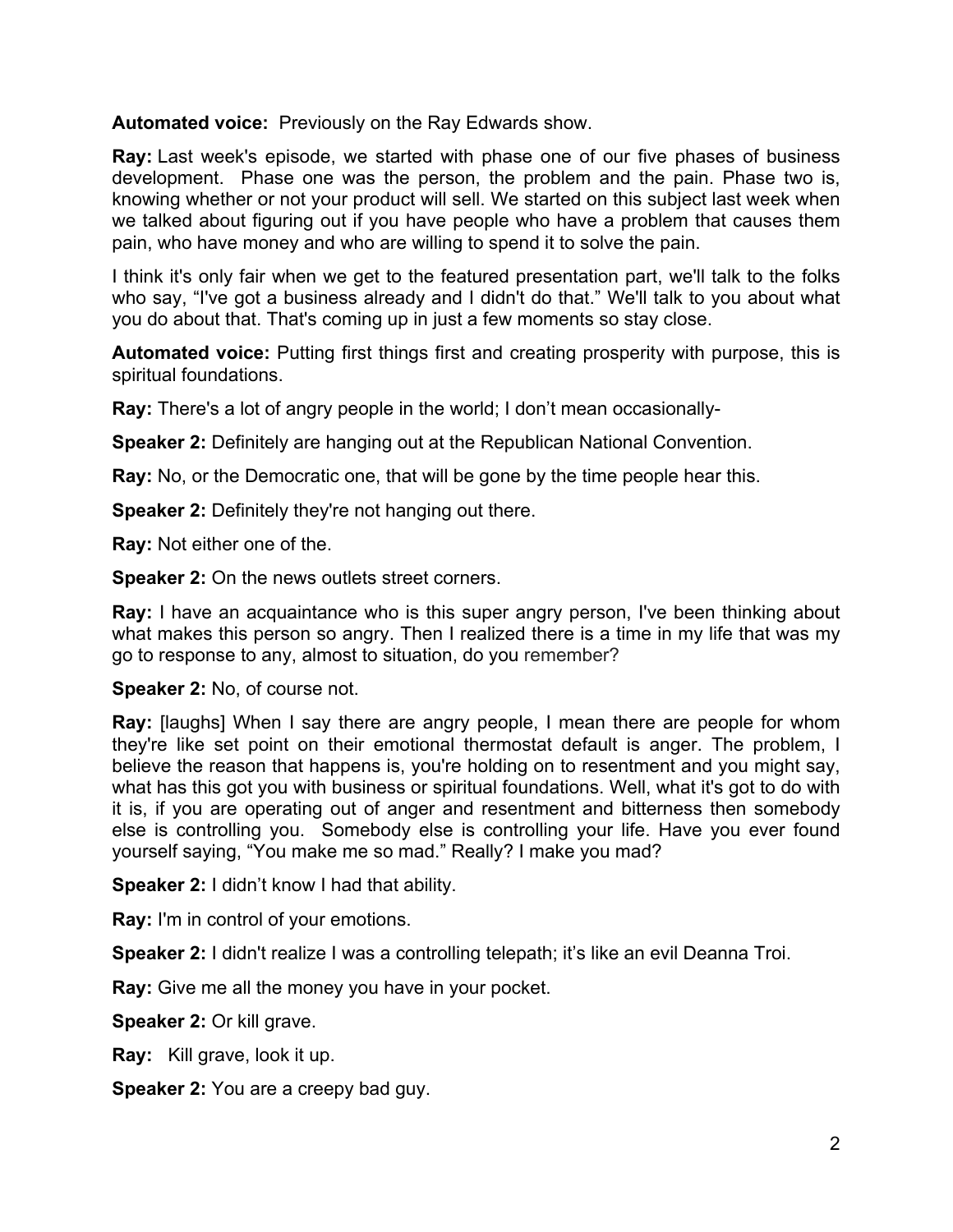**Ray:** When you are angry with somebody or you say that they're making you mad, you are basically admitting you control me, and there's only one way you can get this person out of the position of controlling you and controlling your emotional state. That is to heal that anger with forgiveness, with grace.

If you don't know where you get grace from, you get it from God. If you don't have God's grace in your life then life will make you bitter because life -- I have news for you, if you don't have for yourself, life is not fair, no, it's not fair. The world is not perfect; people are not perfect, evil people get away with evil things all the time. Now you may say, Ray, that you're a positive guy.

**Speaker 2:** Very pessimistic.

**Ray:** Everything was sunshine and rainbows.

**Speaker 2:** And unicorn fats.

**Ray:** I'm just telling it like it is, if you don't, if you approach life without having grace in your heart and being able to forgive, then you are trapped in a prison of your own making, because the only person you're hurting if you hold on to anger and you say, "I will never forgive that person," that person probably doesn't give that a second thought.

**Speaker 2:** They don't care most likely.

**Ray:** The only person you're hurting is yourself. In Hebrews, in the book of Hebrews in the Bible in chapter 12:15, it says, "See to it that no one falls short of the grace of God and that no bitter root grows up to cause trouble and defile many." And that bitter root is the root of anger.

So if you find yourself having anger as your go-to response, just ask yourself, "Does this feel good when I feel angry?" Or "Does it give me indigestion and heartburn and make me miserable and make me want to go get revenge and make me obsess over somebody else?" Let go of that. Forgiveness is not fear; you're letting people off the hook.

**Speaker 2:** But you feel better about it.

**Ray:** And you're letting yourself off the hook too, and they don't have to be involved in that process.

**Automated voice:** And now, our featured presentation, now simple hacks that make life cheaper, easier and faster, Ray's tip of the week.

**Ray:** This week's tip is apropos for our subject matter because we're talking about how to make sure your product will sell. I'm going to recommend a book by a friend of mine; it's called *Will it Fly* and it's written by Mr. Pat Flynn. It's all about how to figure out if your idea will fly before you live your own way.

**Speaker 2:** It's good to know especially if your runway is off the cliff.

**Ray:** Which many people's runway is. The subtitle of Pat's book is, "How to test your next business idea so you don't waste your time and money." Check it out, it's great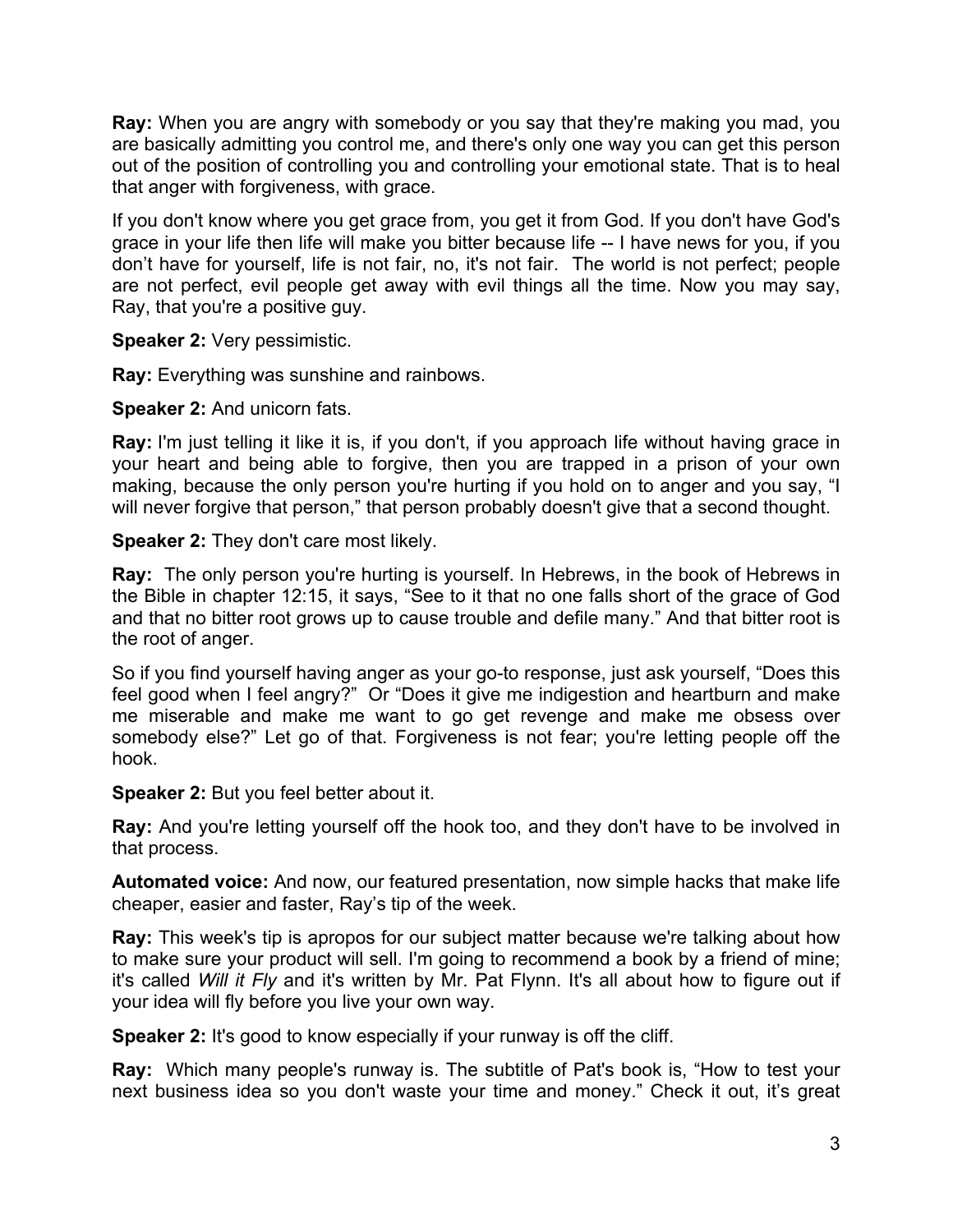book, I highly recommend and I will place my Amazon affiliate link in the show notes to this episode.

**Automated voice:** And now, our featured presentation.

**Ray:** All right.

**Automated voice:** Phase two.

**Ray:** Phase two of our five phases of business development, we're doing a podcast series on this subject because so many people that we run into need help because they suffer from a disorder. Are you one of the millions of sufferers of out of sequentialism?

**Speaker 2:** Just thinking of all those black attorney ads that are like, "Do you have headaches, are you tired? Does your back hurt? Call now because you may be entitled to a settlement and we'll get you one." It's like everyone has those things. [laughs]

**Ray:** I think it's the idea. Sequentialism is a term that my friend Armand Morin came up with to describe people who get things out of order in their business, "They get the cart before the horse" so to speak. We run into people who are -- we have our five phases and as we work with our students and coaching clients and people in small group environments, we will walk them through the five phases and then they'll tell us what they're working on and we'll say, well you're in phase two of your business but you're all focused on phase five activities. That might be where your problem is.

**Speaker 2: Yes, it's very common.** 

**Ray:** It's like the easiest catch. So, how do you deal with making sure your product will sell? How do you ensure-

**Speaker 2:** Before we get into that you said you wanted to talk to the people who already started their business, they like had inventory but they didn't do phase one or they didn't spend a whole lot of time on it.

**Ray:** Okay, you're right. Thank you for that recall. It's a copy problem.

**Speaker 2:** It's a copy problem.

**Ray:** Chances are that your product really does solve some problem or somebody. And chances are that if you describe it differently and you address a different problem in a different pain for a different group of people you can sell your product. Now you might have to go sell it to another business owner at wholesale or you might have to do a temporary sale to a different target market that's not your usual target market so there are ways to rescue yourself.

And next week we're going to talk about copy that's just to give you, just to tip our hand. Phase three of business development in our map is copy. So we're talking about that next week but this week we want to talk about you haven't made the fatal mistake yet.

**Speaker 2:** Well and just to tag onto your recall if you don't mind me just thrown in my two sense we're get really into this next week into the copy phase but Phase one, one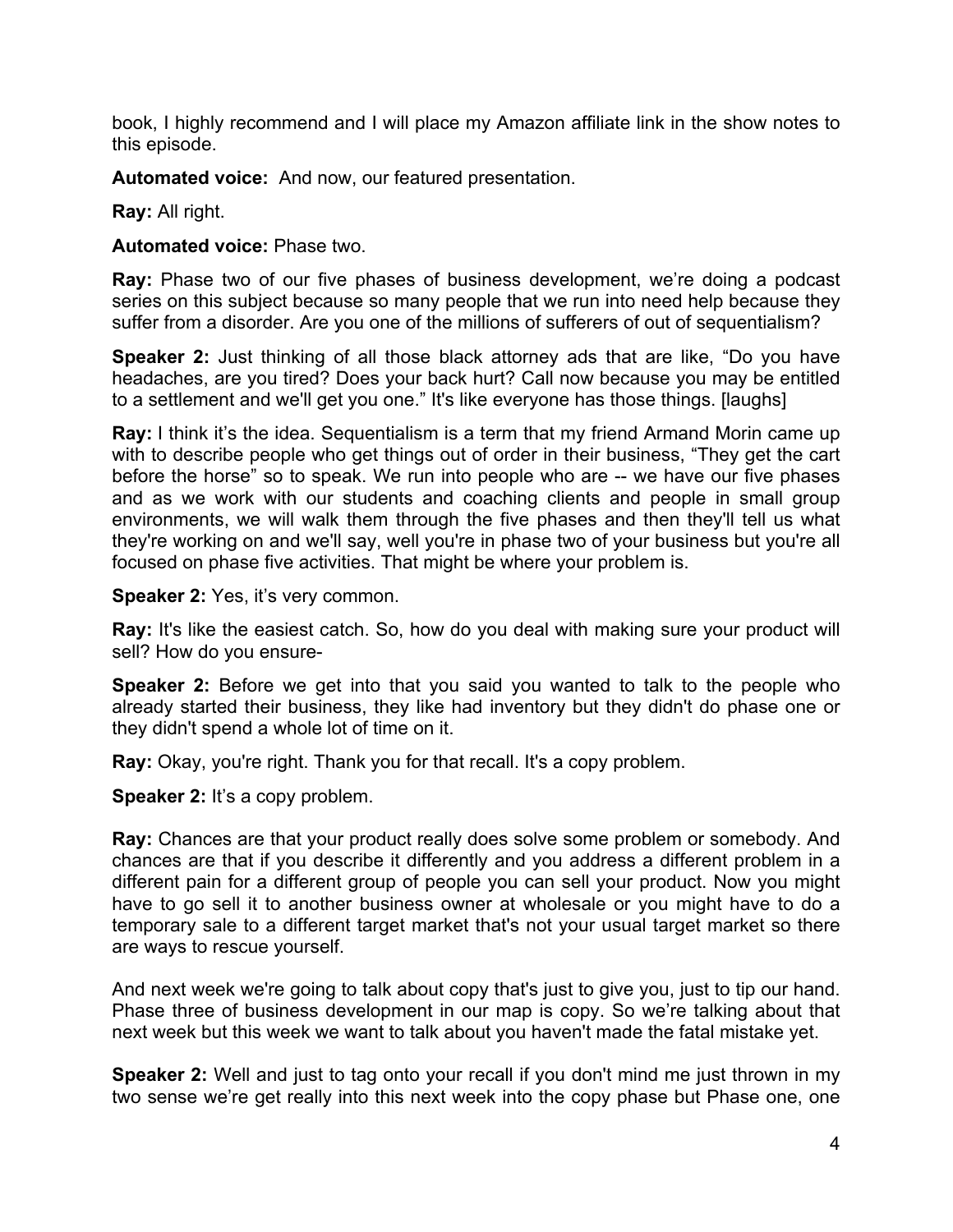of its primary goals is to help you understand your messaging to clarify the language that you're going to use to describe the pain and the problem that people are experiencing. And what that looks like what that sounds like, it really has to do with your messaging.

So even if you've already created your product going through Phase one can allow you to change the messaging and change the way you think about your customers, your clients who you're marketing to and what not. So even if you do have like an inventory full of product and everything like that you've got to go back to phase one and do that because it will help you communicate and we'll go over this more in depth next week but you're not at a luck.

**Ray:** Probably. So back to Phase two which is all about your product and making sure your product will sell. So the first question you need to ask yourself and you've identified your person you don't come to Phase two, you've got your person problem pain and they have money and that they're willing to spend you have hints or and right they have money they're willing to spend money to solve the problem so your next question really becomes how are you going to solve the problem.

**Speaker 2:** Yes.

**Ray:** So this could be a lot of different things.

**Speaker 2:** A lot of different things.

**Ray:** You could be a consultant. You could write a book, you could make a home study course. You could make an ointment real lotion.

**Speaker 2:** Like what is the vehicle in which you are delivering the solution to your people.

**Ray:** And one thing you think about is what vehicle is your person likely to take advantage of.

**Speaker 2:** Exactly.

**Ray:** Because there are some vehicles that they're just not going to be interested in.

**Speaker 2:** Right. So you may have pinpointed the problem and the pain but you've decided that you want to package it in like a home study course but really what it needs to be is consulting or vice versa or something like that. So you need to think through how is the person that you're solving this problem for going to most -- how was the most receptive way they can receive your solution.

**Ray:** Perfect. Now the next question is how do you know for sure that they will buy? Well, this is where a lot of people usually get the whole thing backwards. What they'll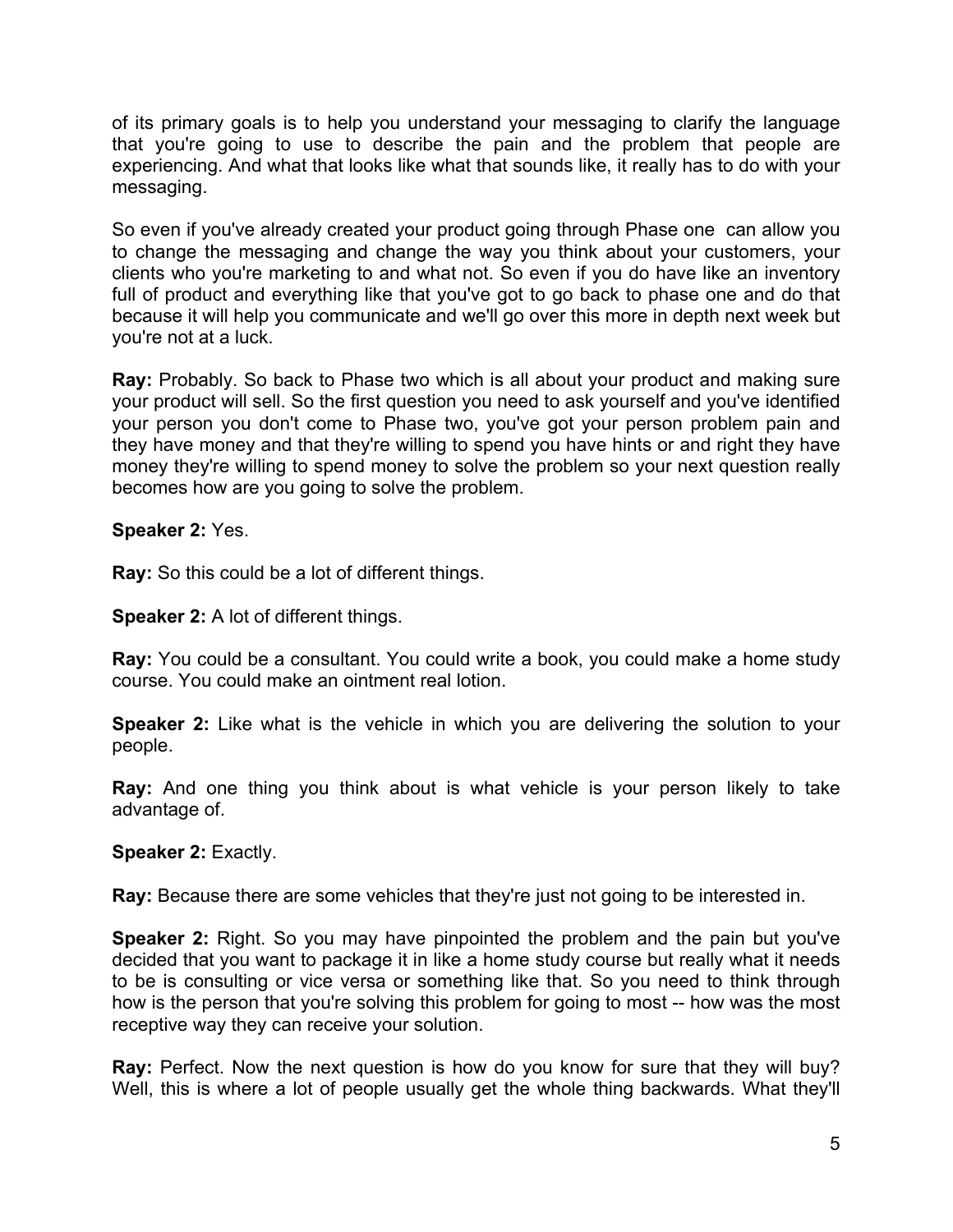say to us is they'll say, "Well I had this great idea, I got this great idea for product," and I realized that there is hundreds of people selling this thing.

**Speaker 2:** So then I thought of this idea and I saw no one selling it.

**Ray:** So I'm excited about that one.

**Speaker 2:** Brand new market.

**Ray:** Well here is the brand new may be, probably not. You're probably not the first person to think of that idea. Out of nearly eight billion people on the planet there is a good chance you're not the first person. So if nobody is selling it chances are very, very good, there is a reason why and the reason is nobody wants to buy it.

**Speaker 2:** Right.

**Ray:** So it's counter-intuitive but you really want to look for a product's category where there are lots of other people selling something in the area, something in the subject matter or category or some other similar product to what you want to sell.

**Speaker 2:** I mean health and fitness is a huge, huge market and so many people are marking it so a lot of people might be like, "I don't know if I want to get involved there."

**Ray:** It's saturated.

**Speaker 2:** It's saturated whatever. So every week there is a new best-selling diet book. There is a new workout regimen. There is, it's like you could basically know, oh look health and fitness like if you have anything in that arena you're probably okay.

**Ray:** Yes. Like the Abinader.

**Speaker 2:** The Abinader. Right exactly. [laughs]

**Ray:** Some of you right now are going like, "What's that?"

**Speaker 2:** "What's that?" I want that.

**Ray:** I'll be interested in that.

**Speaker 2:** Does that give me a six pack. No it gives you an eight pack.

**Ray:** Because six pack is just not enough as lame. So looking for a market and a product category where people are buying and other people are selling and there is a healthy amount of commerce taking place is a good sign that you have a viable idea. Think about this way, have you ever gotten into a hobby and when you got into this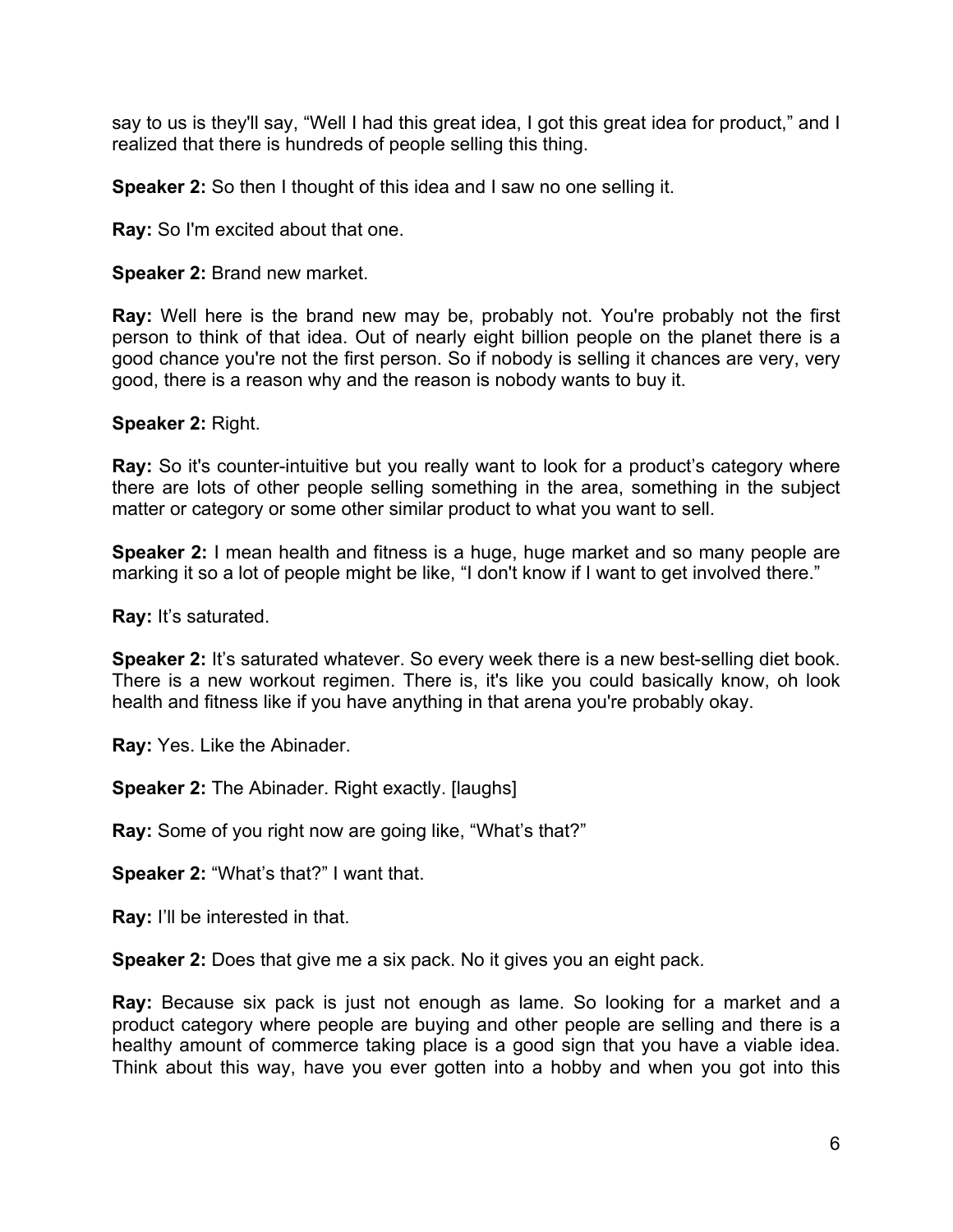hobby let's say it was golf or let's say it was radio controlled airplanes or crocheting or quilting.

**Speaker 2:** Right.

**Ray:** Did you just buy like one on their subjects. Did you just went out and bought one book or one DVD?

**Speaker:** Right. [laughs]

**Ray:** One set of golf clubs.

**Speaker:** No.

**Ray:** Or did you buy.

**Speaker 2:** Like everything.

**Ray:** Let's talk about guitars.

**Speaker 2:** It's called GAS, gear acquisition syndrome.

**Ray:** Bingo. You can never get enough.

**Speaker 2:** No GAS is a serious problem; I'm not talking about flatulence.

**Ray:** And there is only one way to relieve it.

**Speaker 2:** Right buy more stuff. [laughs]

**Ray:** So repeat after us, GAS is good.

**Speaker 2:** It's good for business.

**Ray:** I want my customers to have GAS.

**Speaker 2:** [laughs] Maybe that's what we should call this episode.

**Ray:** Do you have gas? You're kind of people. So once you've determined and there is more research you can do. I encourage you not to get too bogged down in this process because I've known plenty of people who I meet them in a conference one year and they're researching the possible market for their products.

**Speaker 2:** Yes they are doing market research.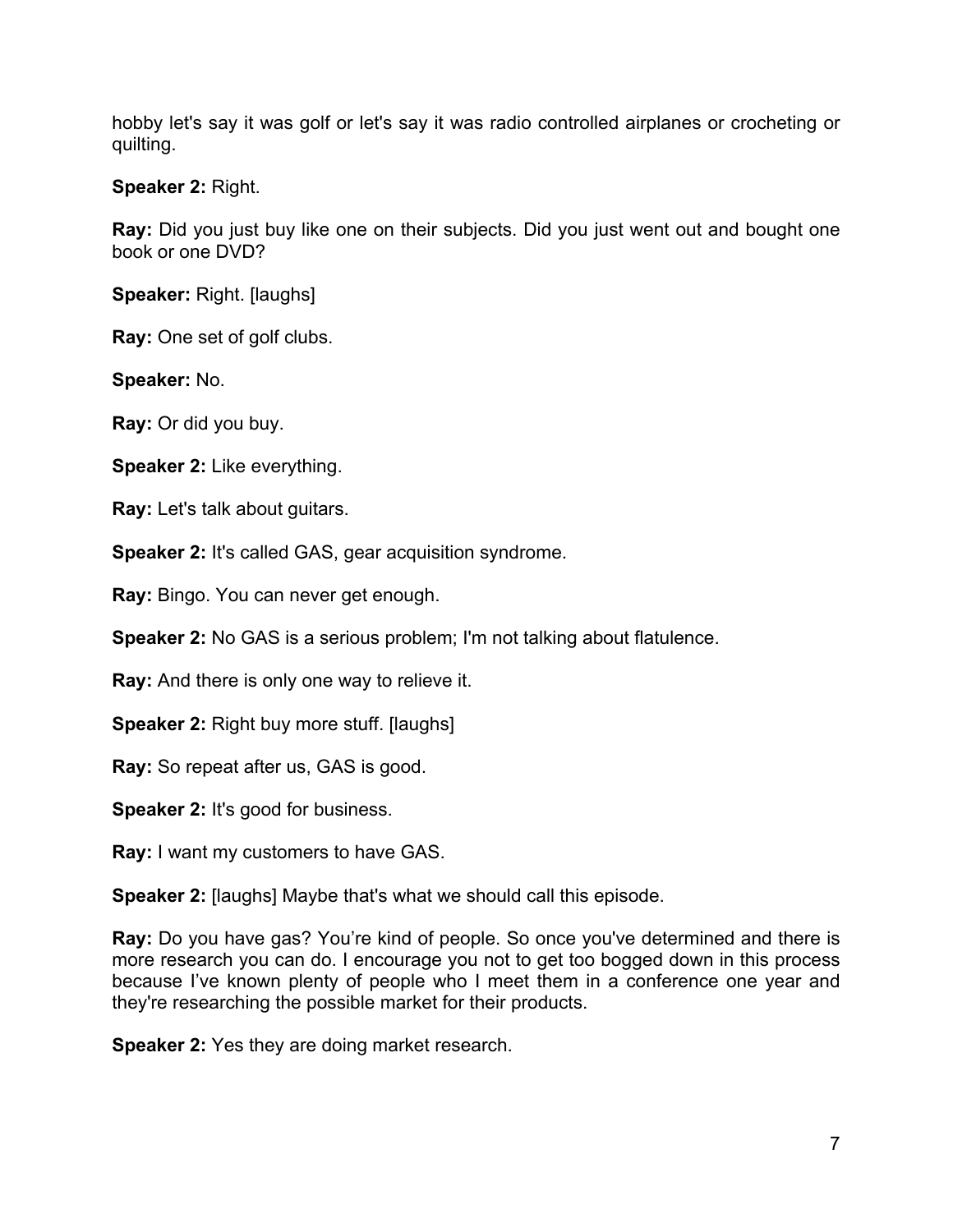**Ray:** And I meet them a year later at the same conference and they're still working on the market research.

**Speaker 2:** Yes because they're like stuck they don't want to make a mistake there like they need to get that perfect and no they don't.

**Ray:** Part of being an entrepreneur is you're willing to take on a little risk.

**Speaker 2:** A little risk. Another way of thinking about the idea of if it sell one of the people buying or not it's like if you go to a busy mall and you notice that there are like five really busy young apparel stores and you like, "Oh that market saturated." But there isn't a single store on tie-dyed woven baskets and you're like, "There is no one selling it, I could totally make a killing here." I mean how ridiculous would that be. If you're like well there's a reason no one has a storefront selling tie-dyed we could basket. [laughs]

**Ray:** Well, but interestingly that's not obvious to everybody. There are many people who would think because they had that idea it's a good one because there is no store.

**Speaker 2:** Yes, exactly. And that's what I do in trying to illustrate and so then you go back to guess like even though there are five up and coming Hip Young Apparel Stores that doesn't mean the market saturated when those Hip Young people want to come look at clothing do you think they're really going to be like, "Another apparel store."

**Ray:** No they're going to be like, "Hey it's a new twist right on an old thing square goals." It's not your father's bagel, it's a square bagel. The egg is somehow defeating me. They would cost 100 bucks. So once you've done your market research maybe you get Pat Flynn's book *Will It Fly* and you've gone through some of the testing that he recommends and you've satisfied yourself, "Yes I believe I have a good market potential here."

Now you need to start planning what would you need to gear up and be ready to produce this product. If it's a digital product it's easier than producing a physical product.

**Speaker 2:** But if it's a physical product that you need that you have to build and that's what you want to do then you've got to figure out how you go do that.

**Ray:** And one approach that a lot of people are using for physical products these days is Kickstarter. Because that gives you a way -- it's really a new way of doing business. It gives you a way to test the market and not put a great deal of capital at risk because you can test it and if it doesn't fly to used past terminology it's a clever title because people are already saying if it doesn't fly that Pat he's a smart guy.

**Speaker 2:** He is a smart dude.

**Ray:** So if it doesn't fly then you haven't lost all your investment capital. You've been able to test the market. Let's say that you do the testing and you know for sure that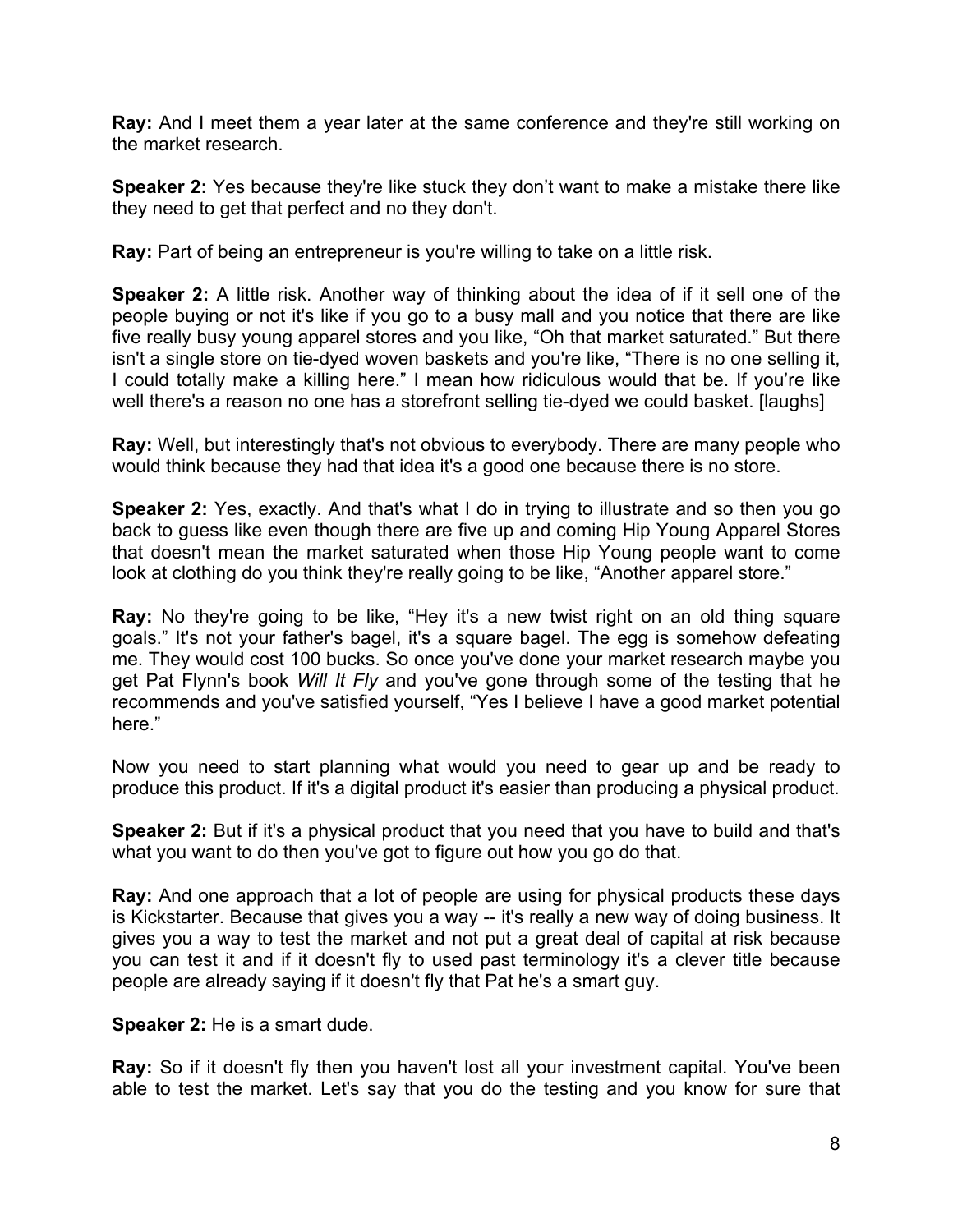there is a market and that your product will sell now you need to start making a plan of how you will make it if it's digital you got to plan that up. I said digital could be easier, that doesn't mean it's easy.

### **Speaker 2:** Easy.

**Ray:** Right.

[laughter]

**Ray:** It's funny, because we hear so many people saying, "You can start a business on the internet, you just turn on your microphone and record an mp3, and you put a PayPal button on there and you sell it, and you're making money."

**Speaker 2:** Yes. No, that won't cut it today.

**Ray:** Probably not going to work. It takes little bit more work than that.

**Speaker 2:** It's easier, but it's not easy all the time.

**Ray:** So, we'll get into that. For now, let's assume that you've decided what kind of product you're going to create. You've seen there's a market for it you've seen that people are already spending money for it. You've, in other words, you got the person, the problem, the pain. They've got money and you have proven now. You don't just suspect you have proven that they're willing to spend money to solve the problem.

#### **Speaker 2:** Yes.

**Ray:** Now you start cracking out the product. How do you sell it?

**Speaker 2:** Interesting question.

**Ray:** Do you just build the better mouse trap and then the world beats a path to your door?

**Speaker 2:** [laughs]

**Ray:** Turns out-

**Speaker 2:** Not quite.

**Ray:** No, it doesn't work that way.

**Speaker 2:** Actually the next two episodes will be about that.

**Ray:** Yes. So we're going to talk about how to sell. We're talking about copy and we'll have some new things to say if you think -- well we heard you talking about copy recently. This will be a new twist on an old thing.

#### **Speaker 2:** [laughs]

**Ray:** Catch us next week, to find out how you sell this incredible product, that has a market, that you've created.

**Speaker 2:** Square bagels.